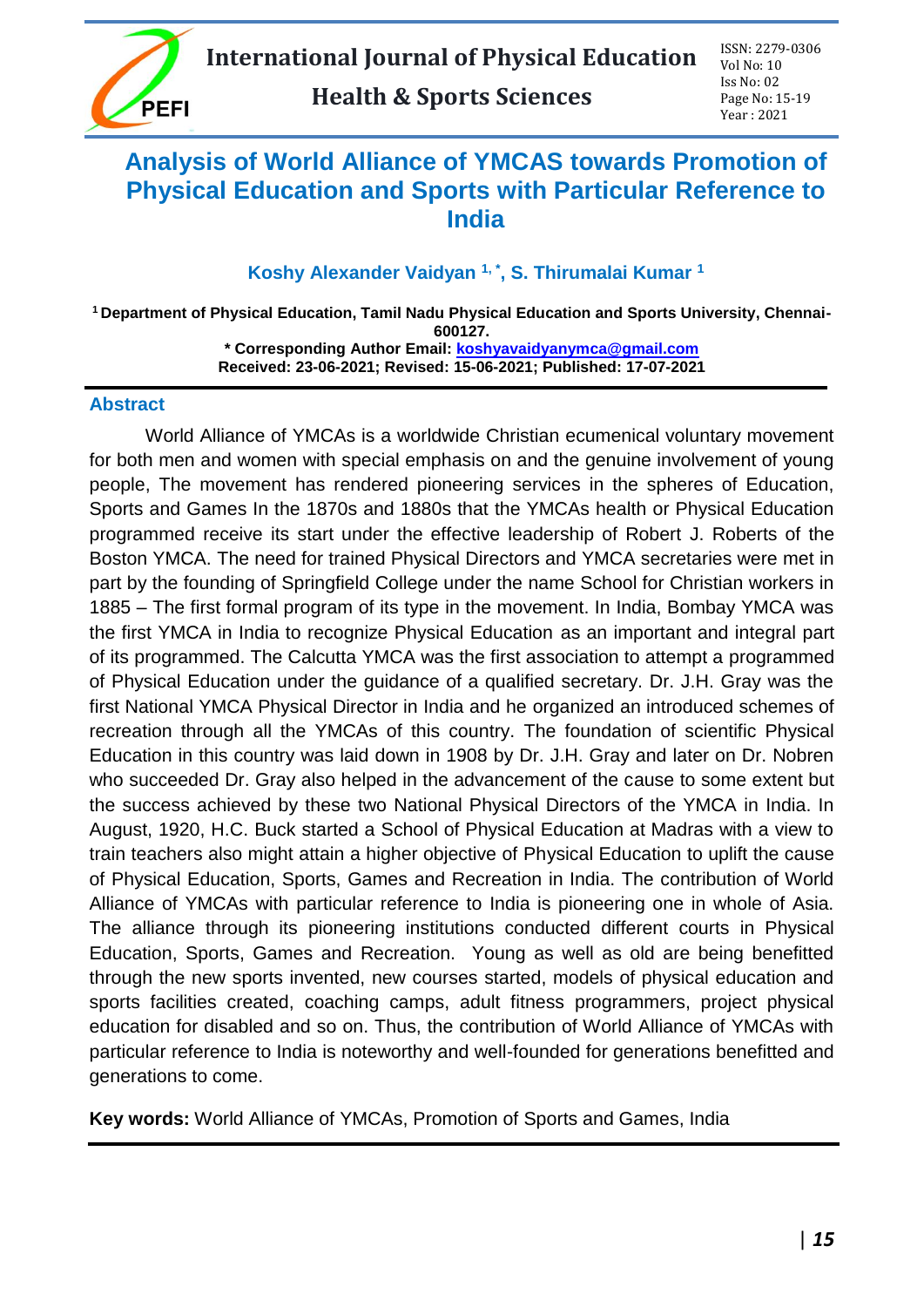#### **Introduction**

The YMCA Movement is a worldwide Christian ecumenical voluntary movement for both men and women with special emphasis on and the genuine involvement of young people, which seeks to share the Christian ideal of building a human community of justice with love, peace and reconciliation for the fitness of life for all creation. Sir George Williams founded the movement on  $6<sup>th</sup>$  June 1844 in London, and today there are more than 15,000 local associations with 45 million members in nearly 130 countries, making the movement the largest international ecumenical youth organization in the world. YMCA aims at the overall welfare and development of spiritual, mental and physical facilities of the people without any distinction of caste, color, sex or race. The movement has rendered pioneering services in the spheres of Education, sports, Relief and Refugee work, Physical Education, Youth work, camping, hostels, co-operative endeavors and rural reconstruction that has consultative status with the economic and social council of the United Nations. In 1878, World Alliance of YMCAs offices were established in Geneva, Switzerland and later, in 1900, North American YMCAs, in collaboration with the World Alliance. (George W. Blagden, 1954)

### **World Alliance for Physical Education and Sports**

A federated model of governance has created a diversity of YMCA programmer and services, with YMCAs in different countries and communities offering vastly different programming in response to local community needs. In North America, the YMCA is sometimes perceived to be primarily a community sports facility; in Great Britain, the YMCA is sometimes perceived to be primarily a place for homeless young people; however, it offers a broad range of programmed such as

sports, personal fitness, child care, overnight camping, employment readiness programmes, training programmes, advice services, immigrant services, conference centers, and educational activities as methods of promoting its values.(Thompson, G.P., 1904)

It was in the 1870s and 1880s that the YMCAs health or Physical Education programmer receive its start under the effective leadership of Robert J. Roberts (1849 – 1920) of the Boston YMCA. He became the first Christian Physical Director in 1876 and referred to gymnasiums as "Halls of Health". The need for trained Physical Directors and YMCA secretaries were met in part by the founding of Springfield College under the name School for Christian workers in 1885. the first formal program of its type in the movement (Doggett L.L., 1943).

### **YMCA in India and its Contribution to Physical Education and Sports**

The Bombay YMCA was the first YMCA in India to recognize Physical Education as an important and integral part of its programmer. Soon after its organization in 1875 an enthusiastic group of volunteer leaders developed a well – balanced programmer of physical activities. The Calcutta YMCA was the first association to attempt a programmer of Physical Education under the guidance of a qualified secretary. This demonstration began in 1894 when a fraternal secretary from Australia, A.P. Stock well, joined the staff. Before leaving to Calcutta, Stock well had been the Physical Director as well as the General Secretary of the Melbourne YMCA. (Dunderdale J.H., 1962) Meanwhile, the Madras YMCA was trying to launch a Physical Education programmer. They secured the service of a fraternal secretary, Dr. J.H. Beals, from the International Committee. He joined the Madras YMCA in 1896 but had to leave before the turn of the century because of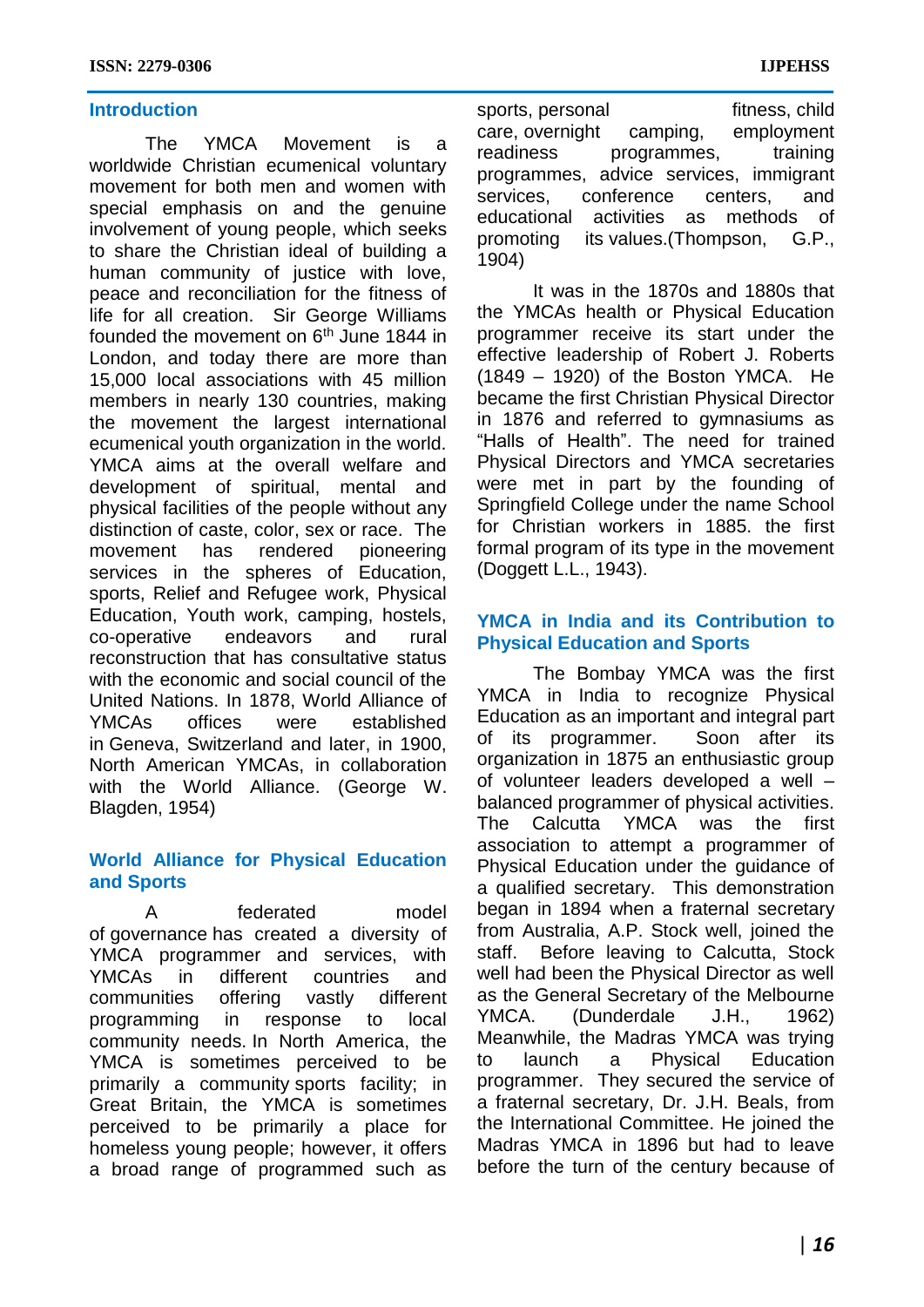his slow recovery form a major operation. (David M.D., 1992)

Dr. J.H. Gray was the first National YMCA Physical Director in India and he organized an introduced schemes of recreation through all the YMCA's of this country. The foundation of scientific Physical Education in this country was laid down in 1908 by Dr. J.H. Gray and later on Dr. Nobren who succeeded Dr. Gray also helped in the advancement of the cause to some extent but the success achieved by these two National Physical Directors of the YMCA in India seems to have been restricted to some limited progress.

H.C. Buck came to India in the year 1919, on being appointed as Physical Director of the central YMCA at Madras, by the parent organization of the YMCA, USA, just after the First World War when this country was facing numerous problems in social disorder, collapse of economy, scarcity of essential commodities and unrest, which resulted in deterioration of the general health of the society. In such uninspiring and positively discouraging, circumstances Buck started his pioneering work with the ambitions of helping Indians to help themselves to overcome their handicaps in health and wellbeing.

In August, 1920, therefore a School of Physical Education was started at Madras with a view to train teachers also might attain a higher objective of Physical Education to uplift the cause of Physical Education in India. (Arokia Kavitha Sundari T, 2000) In its way to contribute sports and games achievements, the college has developed adequate playground facilities for the teacher training of physical education, which served as backbone for the achievements of the college in Sports. Right from 1920, the World Alliance of YMCAs through its Physical Education college at Chennai offering Physical Education courses, such as, Diploma in Physical Education, Certificate Courses in Physical Education, Degree Courses in Physical Education, Post Graduate Degree

courses in Physical Education, Pre-Doctoral Courses in Physical Education and Doctorate Degree courses in Physical Education. At present the college is offering courses as detained in Table I.

**Table 1.** Showing Various Courses being Conducted by YMCA College of Physical Education

| S.No | <b>COURSE</b>          |     | Strength |    |
|------|------------------------|-----|----------|----|
|      |                        |     | Ш        | Ш  |
|      | <b>Under Graduate</b>  |     |          |    |
|      | <b>B.P.E.S.</b>        | 59  | 60       | 58 |
|      | B.P.Ed                 | 150 |          |    |
|      | <b>B.M.S.</b>          | 20  |          |    |
|      | <b>Post Graduate</b>   |     |          |    |
|      | M.P. Ed                | 30  | 30       |    |
|      | M.Sc. (Fitness)        | 10  |          |    |
|      | M.Phil                 | 12  |          |    |
|      | Ph.D.                  | 25  |          |    |
|      | <b>Diploma Course</b>  |     |          |    |
|      | <b>Higher Grade</b>    | 40  | 40       |    |
|      | P.G.Dip in Sports      | 8   |          |    |
|      | <b>Coaching Tennis</b> |     |          |    |
|      | Diploma in O and<br>М  | 14  |          |    |

### **Contribution to Sports and Games Enlisting Public**

The YMCA College of Physical Education not only conducting teacher training courses in Physical Education, but also stands as a living monument to the public by introducing various schemes for the promotion of fitness / imparting fitness awareness among the public. The college serves as a model in conducting Intramurals and Extramural for the development of the sports and games. The college conducts intramurals among the college students every Wednesday throughout the academic year in all the major games and sports. Coaching classes were conducted through qualified coaches especially in the games of cricket, Tennis, swimming. All the blossomed activities in sports and games make the students to get adequate training in their interested games and sports participation in such extramural competitions.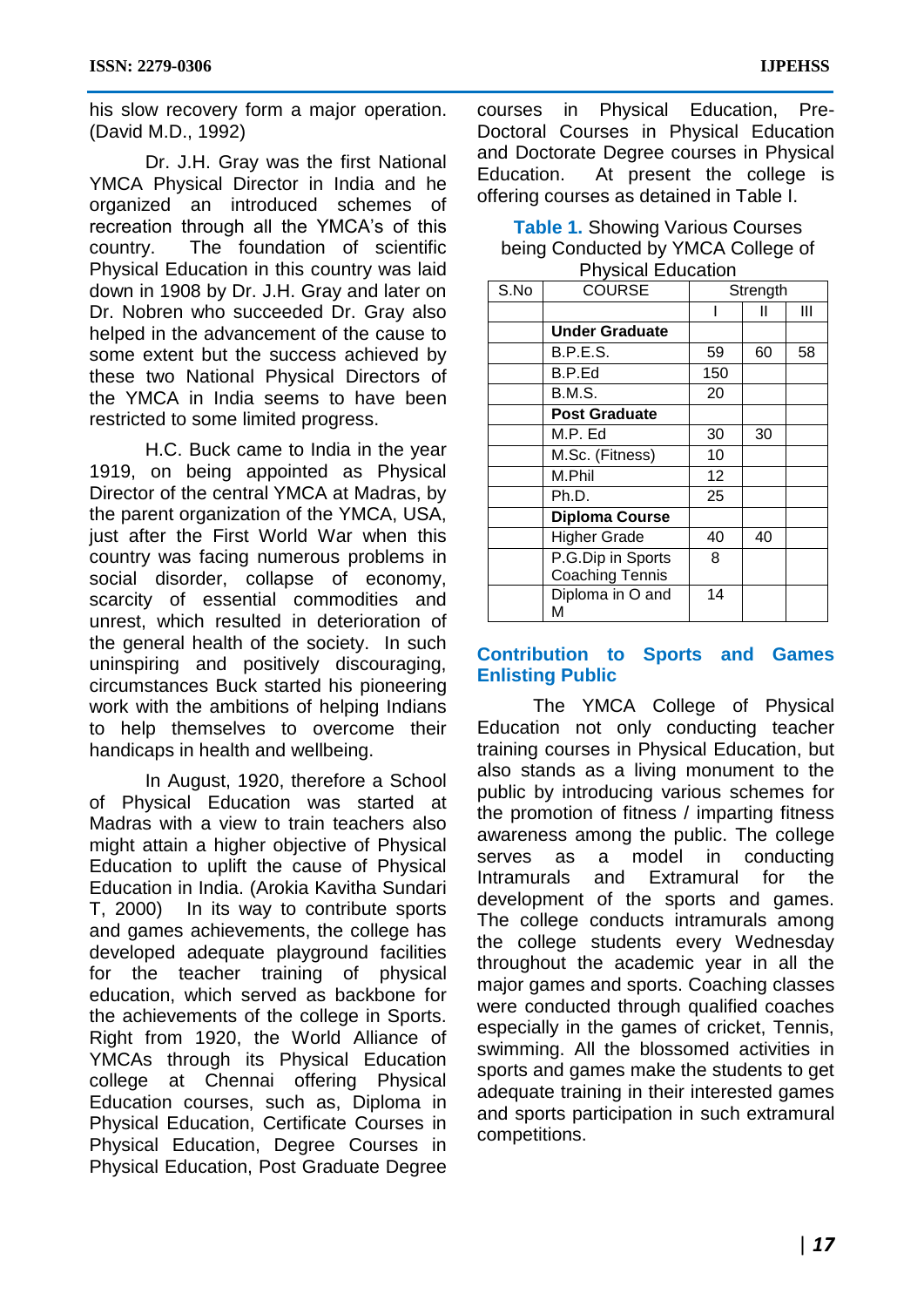| Equcational Institution |                                                   |                     |              |  |  |
|-------------------------|---------------------------------------------------|---------------------|--------------|--|--|
| S. No                   | <b>Purposes</b>                                   | No. of Institutions | Number of    |  |  |
|                         |                                                   | / Times             | participants |  |  |
|                         | <b>For Conducting Sports Meets</b>                |                     | 3500         |  |  |
| $\overline{2}$          | For Recreational Purposes                         |                     | 500          |  |  |
| 3                       | For playing Cricket                               | 21                  | 2200         |  |  |
| 4                       | For Playing Hockey                                | 2                   | 780          |  |  |
| 5                       | For Playing Football                              |                     | 1800         |  |  |
| 6                       | For Playing Basketball                            |                     | 450          |  |  |
|                         | For conducting Shuttle                            |                     | 50           |  |  |
| 8                       | For Swimming (Swimming Pool)                      | 5                   | 1250         |  |  |
| 9                       | For conducting Camping                            |                     | 300          |  |  |
| 10                      | (Cultural<br>other<br>purpose<br>Any<br>Activity) |                     | 500          |  |  |
|                         |                                                   |                     |              |  |  |

### **Table 2.** Sports Meets and Other Games Conducted by College Students for Educational Institution

### **Table 3.** Details of Individual Members Enrolled Under Adult Fitness Programmer in A Year

| S. No         | Name of Scheme                      | No. Benefited |
|---------------|-------------------------------------|---------------|
|               | Gym / General Jogging               | 128           |
| $\mathcal{P}$ | <b>Indoor Shuttle Cock</b>          | 125           |
| 3             | <b>Weekend Cricket Net Practice</b> | 66            |
| 4             | Swimming - above 12                 | $70$ (daily)  |
| 5             | Swimming - below 12                 | 40 (daily)    |
| 6             | Tennis                              | 52            |

#### **Table 4.** Details of Annual Coaching Camps Conducted for School / College Students in a Year

| pondactod for boncon, boncad bradonto in a roan |                     |               |  |  |
|-------------------------------------------------|---------------------|---------------|--|--|
| S. No                                           | Purpose             | No. Benefited |  |  |
|                                                 | Cricket - below 12  | 40            |  |  |
| 2                                               | Cricket - above 12  | 30            |  |  |
| 3                                               | Swimming - below 12 | 200           |  |  |
| 4                                               | Swimming - above 12 | 185           |  |  |
| 5                                               | Swimming - Girls    | 40            |  |  |

The college is serving as a center for Industries, Schools, Colleges, Clubs in and around Chennai city for all their fitness needs, recreational needs and for conducting programmes in Sports and Games. Table 2 shows the average number of such participants in the College.

As can be seen from the Table II World Alliance through its College creating awareness among the general public by extending their helping hand to them in conducting their sports meets are excellent with participation of around 11,330 persons

per year. Further, in serving the individuals to get themselves physically fit, the college has introduced several schemes, namely, Adult Fitness Programmed, Learn to Swim Courses, Cricket Coaching Camp, Foundation for Fitness Academy etcetera. Table 3 shows the number of general public's being covered under Adult Fitness programmer in a year.

The World Alliance encouraging in conducting coaching camps for young men and women and the college is regularly conducting such coaching camps for